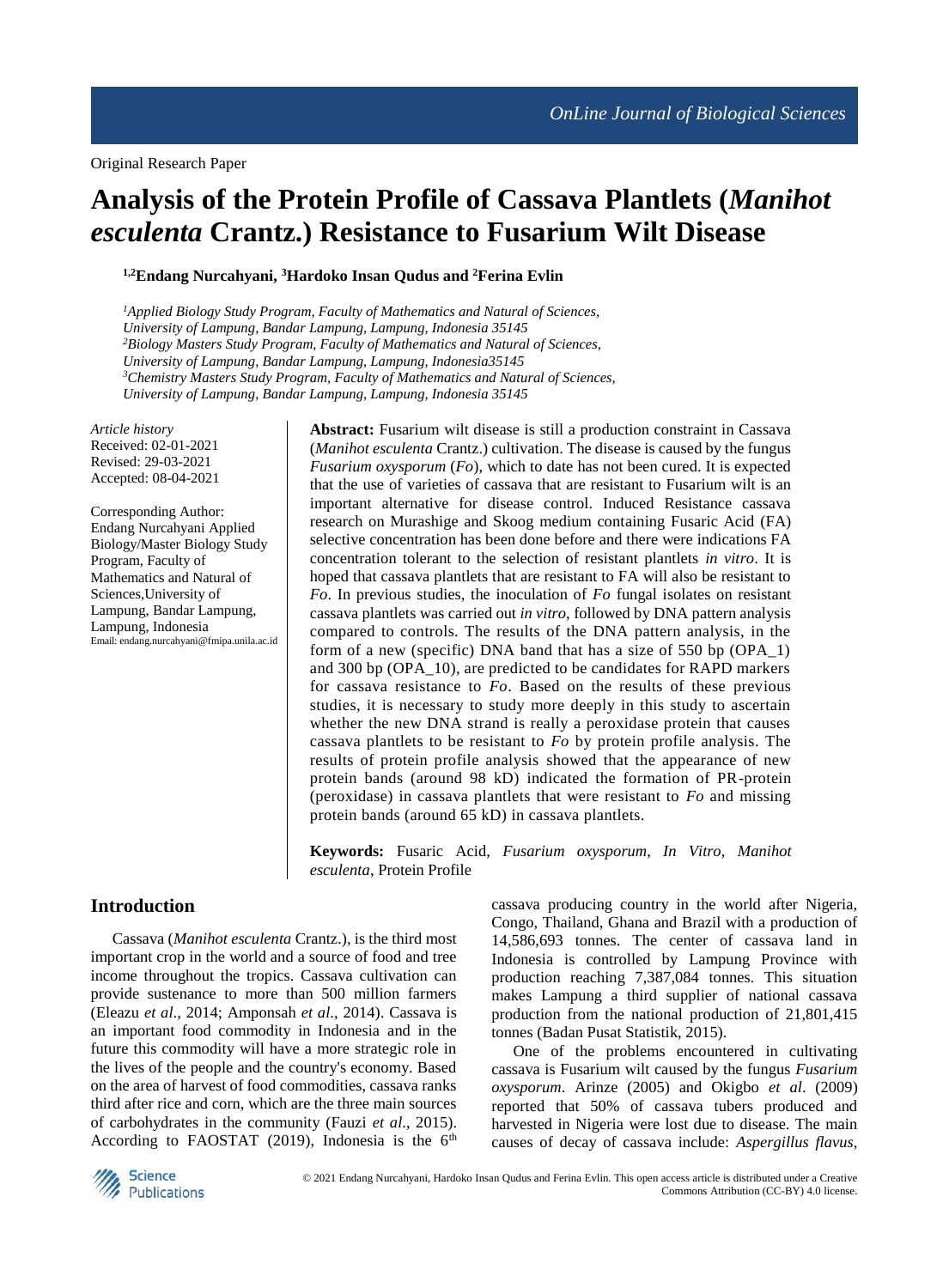*Aspergillus niger*, *Botryodiplodia theobromae*, *Collectotrichum* spp., *Geotrichum candidum*, *Penicillium chrysogenum*, *Pennicillium digatum* and*Fusarium oxysporum* (Ogunleye and Ayansola, 2014; Raphael*et al*., 2015; Gwa *et al*., 2015). This organism reduces the quantity and quality of the plant tubers (Amusa *et al*., 2003).

One alternative way of controlling disease that is safe for the environment, among others, is using resistant varieties. The development of cassava varieties that are resistant to *Fusarium oxysporum* can be carried out by *in vitro* selection methods, namely culturing explants in the form of tissues or organs on medium containing selective concentrations of fusaric acid (Nurcahyani, 2017; Nurcahyani *et al*., 2016a; 2016b; 2019a; 2019b; 2020).

Fusaric acid is a metabolite produced by several species of fungi from the genus Fusarium. This acid can be toxic (concentrations more than  $10^{-5}$  M) thus inhibiting growth and culture regeneration, but at non-toxic concentrations (below  $10^{-6}$  M) it actually helps to induce phytoalexin synthesis, a plant response forms to inhibit pathogenic activity (Bouizgarne *et al*., 2006).

The use of fusaric acid as a selective agent in *in vitro* selection can produce mutant cells or tissues that are insensitive to fusaric acid, so that after being regenerated into plants, they can produce strains resistant to pathogenic infections. The identification of mutants or variants that are insensitive to fusaric acid by *in vitro* selection has been carried out, among others, on the *Sphatoglottis plicata* (Nurcahyani *et al*., 2016a; 2016b), vanilla (Nurcahyani *et al*., 2012; 2014; Nurcahyani, 2017), Cassava (Nurcahyani *et al*., 2019a; 2019b), *Phalaenopsis amabilis* (L.) Bl. (Nurcahyani *et al*., 2020).

Research on Induced Resistance cassava with fusaric acid has been conducted before and found indications of tolerant fusaric acid concentrations for the selection of resistant plantlets *in vitro*. Inoculation of *Fusarium oxysporum* (*Fo*) fungal isolates on resistant cassava plantlets was carried out *in vitro*, followed by DNA pattern analysis compared to controls. The output of this study, in the form of a cassava mutant with a new (specific) DNA band measuring 550 bp (OPA\_1) and 300 bp (OPA\_10), is predicted to be a candidate RAPD marker for cassava resistance to *Fo*. Based on the results of these studies, further study needs to be done to ascertain whether the new DNA strand is really a peroxidase protein that causes the cassava mutant to be resistant to *Fo*, namely by protein profile analysis. The special characteristics of cassava plantlet and related to resistance to fusarium wilt can be examined molecularly, that is, through the analysis of protein profiles using the SDS-PAGE method. Comparison of protein bands formed by electrophoretic separation can be carried out to identify the gene product produced during *Manihot esculenta* plantlets selected by fusaric acid.

Based on the above background, more in-depth research is needed on the Induced Resistance of cassava plantlet resistant to Fusarium wilt disease, so that ultimately the long-term goal of this research will be achieved, namely the acquisition of cassava mutant varieties that are resistant to *Fusarium oxysporum.*

# **Materials and Methods**

The tools and materials used in this research include Laminar Air Flow Cabinet (LAF), autoclave, freeze dryer, centrifuge, 0.2 and 1.5 mL microtube, shaker, electrophoresis tank, spectrophotometer, hot plate, microwave, PCR machine, UV transiluminator; Cassava plantlet (*Manihot esculenta* Crantz.), pure fusaric acid produced by Sigma chemical Co. {Fusaric acid (5 butylpicolinic acid) from Giberella fujikuroi}, 70% alcohol, solid Murashige and Skoog (MS) medium, Phosphate Buffer Saline (PBS), Bovin Serum Albumin (BSA), Bio-rad dye, reagent for SDS-PAGE, the protein ladder.

## *Planting and Selection of Cassava Plants (Manihot esculenta* Crantz*.)*

Planting plants in Murashige and Skoog (MS) medium in culture bottles and added with Fusaric Acid (FA) with concentrations of 0 ppm (control), 60, 80, 100 and 120 ppm. Each concentration was carried out 5 times and each replication consisted of 2 cassava plants in each culture bottle. Plant selection was carried out for 30 days. At the end of the fourth week he was assessed to determine the concentration of fusaric acid yielding LC<sup>50</sup> for *in vitro* cassava crop selection.

# *Cassava Plantlets Protein Extraction*

Protein extraction was carried out by counting 1 g of plantlet leaves with each added 300 μL of Phosphate Buffer Saline (PBS) (8.55 g/L NaCl, 1.33 g/L Na<sub>2</sub>HPO<sub>4</sub>.2H<sub>2</sub>O, 0.34 g/L NaH<sub>2</sub>PO<sub>4</sub>.H<sub>2</sub>O. L) with a pH of 7 as extraction buffer and added with a protease inhibitor, then crushed using a mortar and pestle until homogeneous. The crushed sample was centrifuged at 13,000 rpm for 2 sec. Supernatant containing crude protein was taken and stored at -20°C (Maniatis et al., 1982).

## *Measurement of Protein Concentration*

After the crude protein is obtained, measurement of the protein concentration in each sample is carried out. Protein concentration was determined using the Bio-rad method (Bio-rad Assay). Determination of protein concentration was carried out by taking 2 µL of protein samples using a micropipette plus 200 µL of Bio-rad dye and 798 µL of distilled water, then mixed by resuspension, then read by a spectrophotometer (Beckman, DU-65) at wavelength (OD 595 nm). The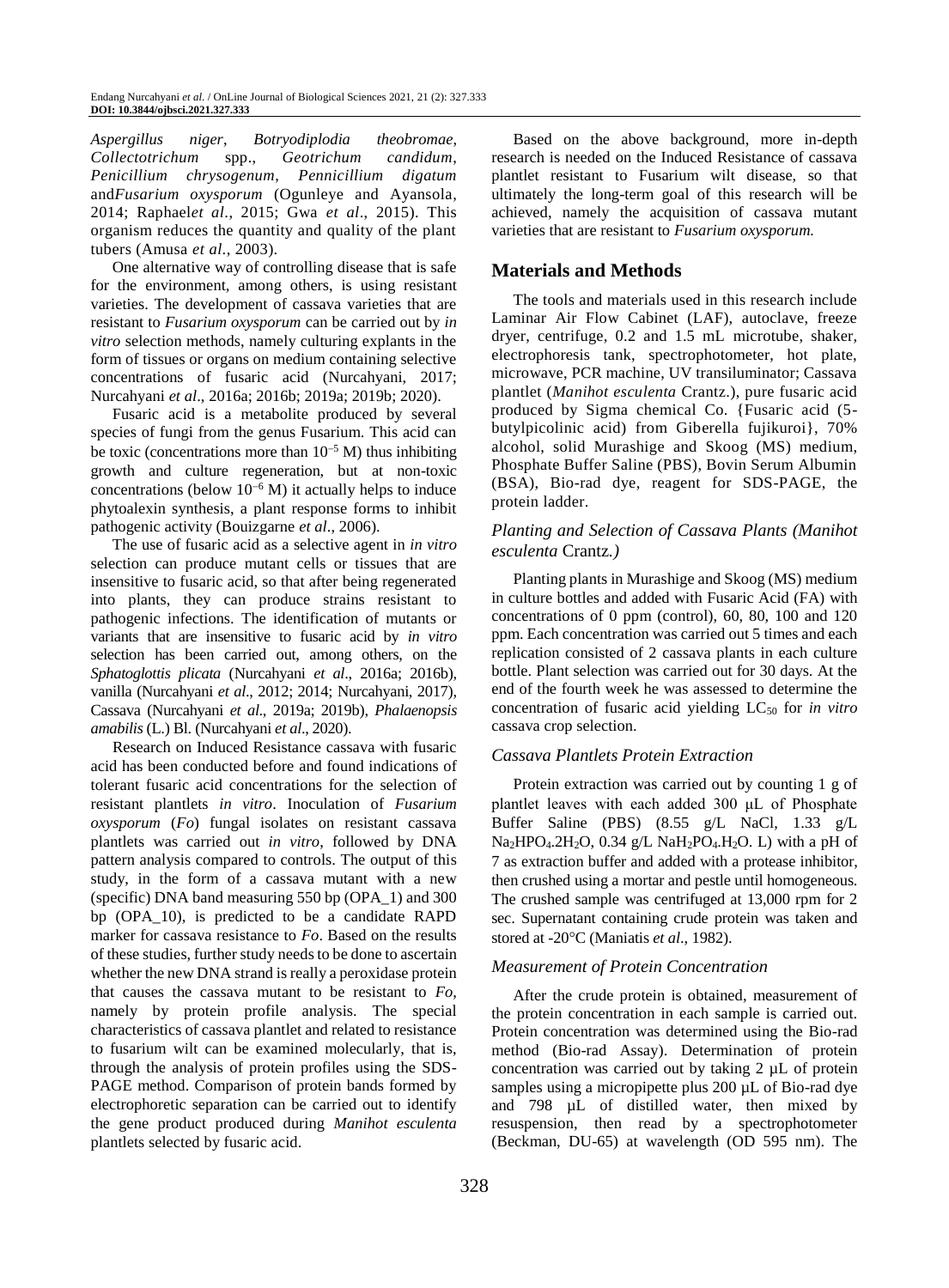protein concentration is known through the equation of the standard BSA protein standard curve function (Maniatis *et al*., 1982).

#### *Determination of the Molecular Weight of a Protein*

Determination of the Molecular Weight (MW) of protein was carried out using the SDS-PAGE method according to Maniatis *et al*. (1982). Electrophoresis at a voltage of 100 volts is carried out for 1.5 to 2.5 h. Protein staining was carried out in a 0.10% solution of Coomasie Brilliant Blue, shaken with a shaker overnight. After staining, destaining is carried out to remove excess color by immersing the gel in a destaining solution (50 mL distilled water, 40 mL methanol, 10 mL glacial acetic acid) until the gel becomes clear with separate bands from each other. The gel was then stored in 10% glacial acetic acid and then dried with a plate kit. The protein bands formed in the gel after electrophoresis were determined by their molecular weight (kD). The molecular weight of the sample protein at each migration distance is obtained by extrapolating every distance of the desired sample protein band at the 2 migration distance of the protein marker bands that flank the sample protein band in question, so that a log of molecular weight is obtained, then the molecular weight of the protein band in question can be known.

To detect the presence of new (specific) proteins, it was done by comparing the protein profiles of Cassava leaflets that were not affected by fusaric acid with cassava plantlets induced by fusaric acid.

#### **Results and Discussion**

In this study, using cassava plantlet (*Manihot esculenta* Crantz.) *In vitro* and treated with various levels of fusaric acid. The fusaric acid used in this study contained five different concentration levels, namely 0 ppm (control), 60, 80, 100 and 120 ppm. The results of the selection of cassava plantlets that have been induced using fusaric acid with various different concentration levels are presented in Fig. 1.

Based on Fig. 1, visually, the plantlets in each treatment varied, especially seen from the poor morphological characters of the plantlets, namely small size, shoots and roots that were slightly formed and some were not formed at all. The visual appearance of the plantlets which were originally green turned pale green and brown (browning) after being treated with fusaric acid In browning-resistant planlets it occurs only at the base of the planlet in contact with the medium and does not extend to the ends. Plantlets that do not withstand browning quickly expand to all parts of the plantlet.







**Fig. 1:** Cassava plantlets with various concentrations of fusaric acid (A) 0 ppm "Control", (B) 60 ppm, (C) 80 ppm, (D) 100 ppm and (E) 120 ppm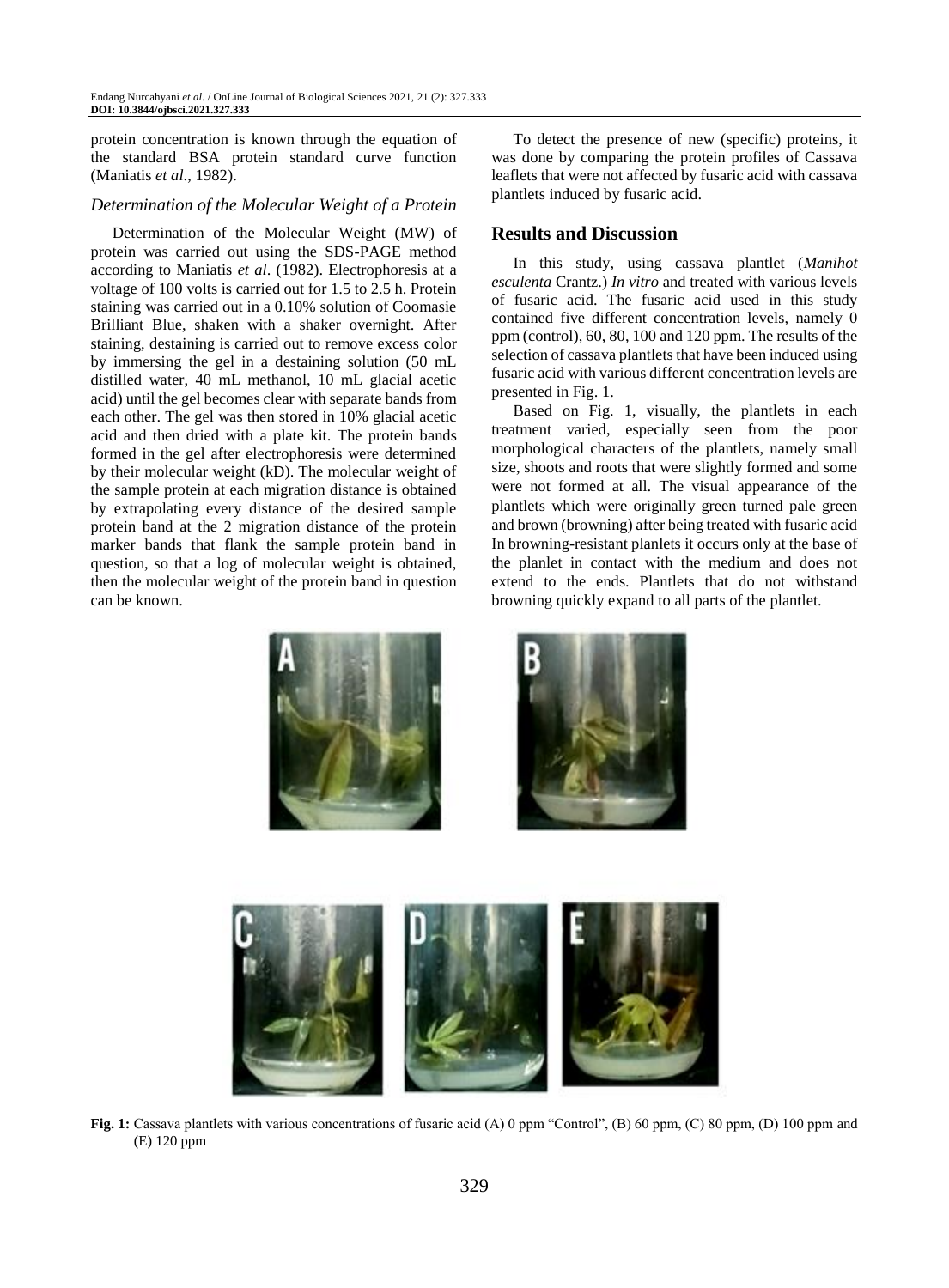Kuźniak (2001) stated that fusaric acid can affect the elimination of  $O_2$  through quinone reduction which induces brown color and is thought to be associated with phenol transformation. The results of the phenol oxidation reaction are brown, so that the plantlets that have undergone phenol oxidation appear brown. If this oxidation reaction takes place continuously, the brown color will spread and diffuse into the medium and affect the growth of other plantlets that are cultured with the browning plantlets.

The specific character of Cassava plantlets and related to resistance to *Fusarium oxysporum* can be examined molecularly, namely through protein profile analysis using the SDS-PAGE method.

In principle, genes (DNA fragments) are transcribed into mRNA in the cell nucleus. Furthermore, the triplet base codon in mRNA is translated by the ribosome into amino acids. From this set of amino acids, a specific protein is formed. If there is a change in base and or structure in DNA/RNA, it is called a mutation which can be in the form of addition, deletion and substitution. As a result of this change in base, the expressed protein would certainly be different from those that did not undergo mutation. This concept will be discussed in Cassava's research with fusaric acid stress for resistance to *Fusarium oxysporum.* Plants treated with Fusaric acid will

activate genes, including peroxidase, glucanase and chitinase genes (Saravanan *et al*., 2004).

The protein profile was obtained after the crude extract protein (concentration about 10 μg) was running by electrophoresis in 1D vertical gel (SDS-PAGE) for 2 h, with a voltage of 90 volts. The protein banding pattern formed in the mutant candidates turned out to be different bands or bands compared to the control. This occurred in all samples both at fusaric acid treatment concentrations of 60, 80, 100 and 120 ppm (Fig. 2).

Based on Fig. 2, it was found that the expression of a new protein band with a molecular weight of about 98 kD and a missing protein band with a molecular weight of 65 kD was found in the cassava *Manihot esculenta* Crantz. plantlet treated with 120 ppm fusaric acid stress. From the protein profile analysis, it indicated that *M. esculenta* plantlets treated with 120 ppm fusaric acid gave a different band than the control and fusaric acid treatment with a concentration of 60, 80 and 100 ppm.

This shows that fusaric acid triggers the expression of peroxidase genes in the Cassava plantlets, so that their activity is higher and the protein bands are more clearly stained. Based on this, it is suspected that there has been a mutation in the promoter so that the band with molecular weight approximately 98 kD can be indicated as a marker for *Fusarium oxysporum* resistant cassava plantlets.



**Fig. 2:** Protein profile of cassava leaves (*Manihot esculenta* Crantz.) Induced by fusaric acid using SDS-PAGE 1D method. M = Marker.  $C_{0.1}$  = control,  $C_{60.5}$  = 60 ppm,  $C_{80.5}$  = 80 ppm,  $C_{100.3}$  = 100 ppm,  $C_{120.3}$  = 120 ppm. The arrow () = indicates a new protein band formed (approximately 98 kD) and disappeared (approximately 65 kD) in cassava plantlets that are resistant to *Fusarium oxysporum*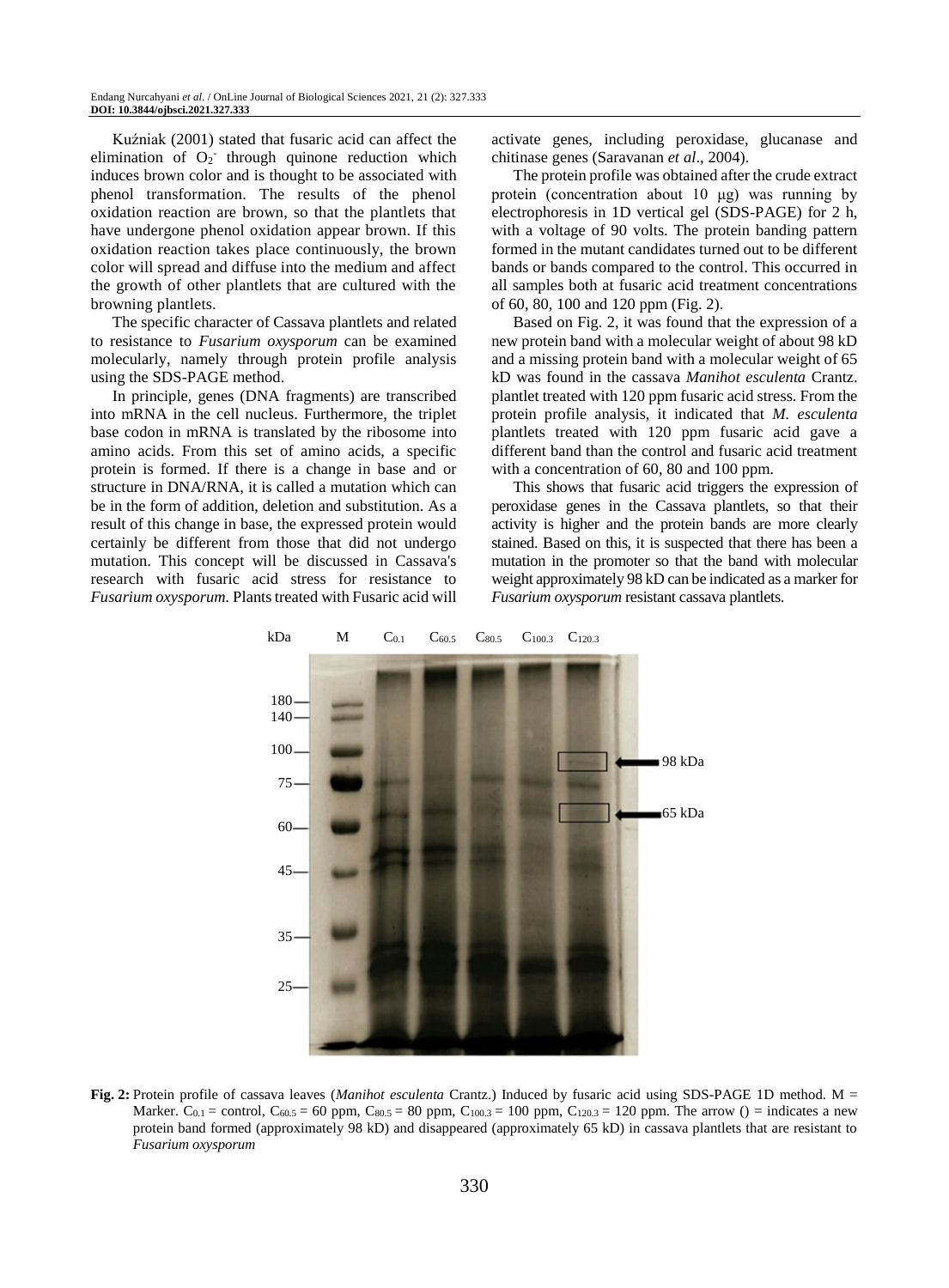According to Gunanti *et al.* (2010), the protein band thickness of the SDS-PAGE results illustrates the high and low concentration of a protein contained in the test sample. The induced resistance of cassava plantlets with fusaric acid treatment, one of the possibilities was due to the activation of the peroxidase gene which encodes the peroxidase enzyme and plays an important role in resistance to *Fusarium oxysporum*.

Research conducted by Ye and Ng (2002) on French beans has successfully isolated protein peroxidase and produced bands with molecular weight approximately 37 kD. In sorghum plants infected with *Fusarium moniliforme*, induction of resistance protein with molecular weight around 18 and 30 kD and predicted as protein peroxidase (Kumari *et al*., 2006). A protein with molecular weight around 18.9 kD has also been found by Ye and Ng (2009), which is an antifungal induction protein from Japanese takana seeds (*Brassica juncea* var. *integrifolia*). Meanwhile, Ye *et al*. (2011), found an antifungal protein with molecular weight around 30 kD in red cabbage (*Brassica oleracea*). Nurcahyani *et al*. (2016a), in their research on vanilla (*Vanilla planifolia*) which was induced by fusaric acid and infected with *Fusarium oxysporum*, causing resistance induction with a molecular weight of about 18 kD and predicted as protein peroxidase.

Genes need the right time and conditions to be expressed in the cycle of growth and development of plants. Entering a new stage of development, plants need the expression of several genes to produce proteins that play a role in every metabolic reaction in cells. In this case, it may be endogenously, the gene encoding the peroxidase enzyme is present in plantlets, but is only expressed when the condition is stressful, in this case fusaric acid. The expression of this peroxidase enzyme appears as a mechanism of resistance to fusaric acid stress and is also a resistance to Fusarium (Bouizgarne *et al*., 2006).

# **Conclusion**

The character of cassava (*Manihot esculenta* Crantz.) plantlets which are resistant to *Fusarium oxysporum* can be proven molecularly, namely through protein profile analysis. The protein band (molecular weight approximately 98 kD) on SDS-PAGE 1D indicated the resistance to *M. esculenta* plantlets against Fusarium wilt disease. The protein with a molecular weight of about 98 kD is predicted to be a protein peroxidase, which plays a role in resistance to *F. oxysporum.* The perspective to ensure that the protein bands with molecular weight of about 98 kD is protein peroxidase, it is necessary to isolate the protein, analyze its amino acid base by aligning it with the protein peroxidase sequence of other species, analysis of transient gene expression and/or Western blot analysis, this will be done at the next research stage.

#### **Acknowledgment**

Thanks the authors to the Institute for Research and Community Service through the BLU fund of University of Lampung, based on the Letter of Assignment of "Penelitian PASCASARJANA" 2020 Number of Contract: 1510/UN26.21/PN/2020 tanggal 24 Maret 2020.

## **Author's Contributions**

**Endang Nurcahyani:** Participated in all experiments, coordinated the data-analysis and contributed to the writing of the manuscript.

**Hardoko Insan Qudus:** Coordinated the data analysis and translation of manuscript.

**Ferina Evlin:** Analyze protein profile data.

### **Ethics**

The corresponding author confirms that all author have read and agree to the publish version of the manuscript. This article is original and contains unpublished material and no ethical issues involved.

## **References**

Amponsah, S. K., Bobobee, E. Y., Agyare, W. A., Okyere, J. B., Aveyire, J., King, S. R., & Sarkodie-Addo, J. (2014). Mechanical cassava harvesting as influenced by seedbed preparation and cassava variety. Applied Engineering in Agriculture, 30(3), 391-403.

https://doi.org/10.13031/aea.30.10495

Amusa, N. A., Adigbite, A. A., Muhammed, S., & Baiyewu, R. A. (2003). Yam diseases and its management in Nigeria. African Journal of Biotechnology, 2(12), 497-502.

https://doi.org/10.5897/AJB2003.000-1099

- Arinze, A. E. (2005). Plant Pathology and Post-harvest Food Loss. An Inaugural Lecture Series, 43, 29-72. https://www.uniport.edu.ng/files/43InauguralLectur e.pdf
- Badan Pusat Statistik. 2015. Produksi Ubi Kayu MenurutProvinsi (ton), 1993-2015. Badan Pusat Statistik. [https://www.bps.go.id/dynamictable/2015/09/09%2](https://www.bps.go.id/dynamictable/2015/09/09%2000:00:00/880/produksi-ubi-kayu-menurut-provinsi-ton-1993-2015.html) [000:00:00/880/produksi-ubi-kayu-menurut-provinsi](https://www.bps.go.id/dynamictable/2015/09/09%2000:00:00/880/produksi-ubi-kayu-menurut-provinsi-ton-1993-2015.html)[ton-1993-2015.html](https://www.bps.go.id/dynamictable/2015/09/09%2000:00:00/880/produksi-ubi-kayu-menurut-provinsi-ton-1993-2015.html)
- Bouizgarne, B., El‐Maarouf‐Bouteau, H., Frankart, C., Reboutier, D., Madiona, K., Pennarun, A. M., ... & Bouteau, F. (2006). Early physiological responses of Arabidopsis thaliana cells to fusaric acid: toxic and signalling effects. New Phytologist, 169(1), 209-218.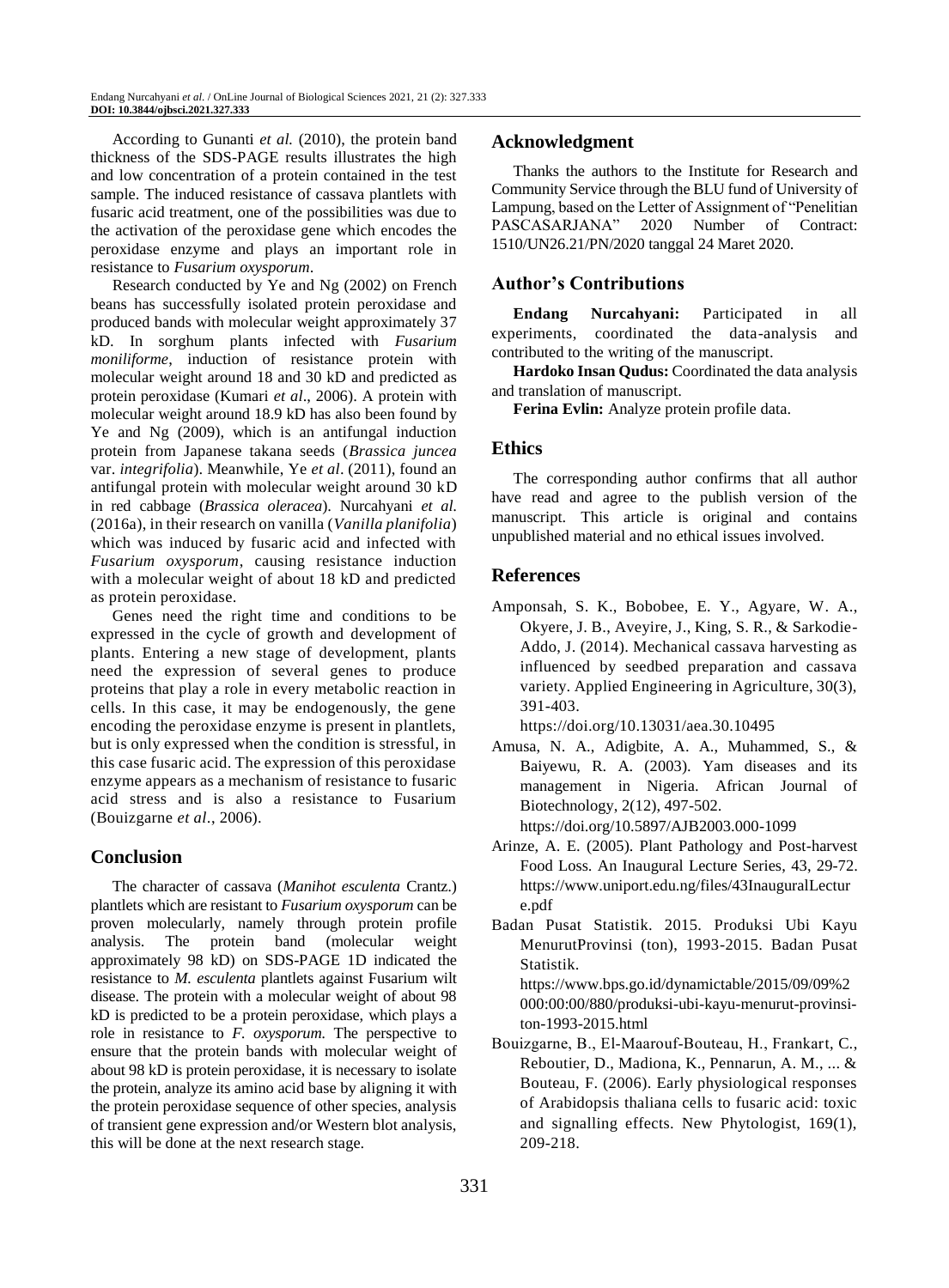https://doi.org/10.1111/j.1469-8137.2005.01561.x

- Eleazu, O. C., Eleazu, K. C., & Kolawole, S. (2014). Use of indigenous technology for the production of high quality cassava flour with similar food qualities as wheat flour. Acta Scientiarum Polonorum Technologia Alimentaria, 13(3), 249-256. https://doi.org/10.17306/J.AFS.2014.3.3
- FAOSTAT. (2019). Countries by commodity. [http://www.fao.org/faostat/en/#rankings/countries\\_b](http://www.fao.org/faostat/en/#rankings/countries_by_commodity) [y\\_commodity](http://www.fao.org/faostat/en/#rankings/countries_by_commodity)
- Fauzi, M., Kardhinata, E. H., & Putri, L. A. P. (2015). Identifikasi dan inventarisasi genotip tanaman ubi kayu (Manihot esculenta Crantz) di Kabupaten Serdang Bedagai Sumatera Utara. Online Journal of Agrotechnology, 3(3), 1082-1088. https://media.neliti.com/media/publications/105384-

ID-identifikasi-dan-inventarisasi-genotip-t.pdf

- Gunanti, M., Ulia, F., & Sri, D. (2010). Characterization of Larnea cyprinacea protein using theSDS-PAGE electrophoresis method. Fisheries and Marine Scientific Journal,  $2(1)$ ,  $61-66$ . https://ejournal.unair.ac.id/JIPK/article/view/11669
- Gwa, I. V., Bem, A. A., & Okoro, J. K. (2015). Yams (Dioscorea rotundata Poir and D. alata Lam.) fungi etiology in Katsina-ala local government area of Benue state, Nigeria. Journal of Phytopathology and Plant Health, 3, 38-43. https://afribary.com/works/yams-dioscorea-rotundata-

poir-and-d-alata-lam-fungi-etiology-in-katsina-alalocal-government-area-of-benue-state-nigeria

- Kumari, R. S., Chandrashekar, A., & Frekeriksen, R. A. (2006). Levels of Three Antifungal Proteins During Development, Germination and In Response to Fungal Infection in Grain Sorghum. African Crop Science Journal, 4(1), 79-87.
- http://www.bioline.org.br/abstract?cs96043 Kuźniak, E. (2001). Effects of fusaric acid on reactive oxygen species and antioxidants in tomato cell cultures.
- Journal of Phytopathology, 149(10), 575-582. https://doi.org/10.1046/j.1439-0434.2001.00682.x
- Maniatis, T., Fritsch, E. F., & Sambrook, J. (1982). Molecular Cloning. A Laboratory Manual. New York: Cold Spring Harbor Laboratory, ISBN-10: 0879691360.
- Nurcahyani, E. (2017). DNA Pattern Analysis of Vanilla planifolia Andrews Plantlet which Resistant to Fussarium oxysporum f. sp. vanillae. World Journal of Pharmaceutical and Life Sciences WJPLS, 3(4), 27-34. http://repository.lppm.unila.ac.id/6054/
- Nurcahyani, E., Agustrina, R., & Handayani, T. T. (2016a). The Protein Profile of the Plantlets of Spathoglottis plicata Bl. Induced Resistance to Fusarium oxysporum. Journal of Plant Sciences, 4(5), 102-105.

http://repository.lppm.unila.ac.id/1075/

- Nurcahyani, E., Agustrina, R., Suroso, E., & Andari, G. (2016b). Analysis of Peroxidase Enzyme and Total Phenol from Ground Orchid (Spathoglottis plicata Bl) as Result of the *In Vitro* Fusaric Acid Selection Toward To Fusarium oxysporum. International Journal of Applied Agricultural Sciences, 2(6), 79-82. https://doi.org/10.11648/j.ijaas.20160206.11
- Nurcahyani, E., Hadisutrisno, B., Sumardi, I.,& Suharyanto, E. (2014). Identification ofVanilla Planlet Strains (*Vanilla planifolia* Andrews) Resistant to *Fusarium oxysporum* infection f. Sp. vanillae *In Vitro* Selection Results With Fusaric Acid. Proceedings of the National Seminar: "Disease Control in Environmentally Friendly Agricultural Plants".Indonesian Association of Phytopathology, Komda Joglosemar-Faculty of Agriculture UGM.

http://repository.lppm.unila.ac.id/id/eprint/32518

- Nurcahyani, E., Irawan, B., Sumardi, Sari, E. Y., & Sari, T.L. (2019a). DNA Pattern AnalysisCassava plantlet (*Manihot Esculenta* Crantz.) Induced Resistance Results Against *Fusarium oxysporum*. Journal of Tropical Upland Resources, 1(1), 93-102. https://jtur.lppm.unila.ac.id/jtur/article/view/14
- Nurcahyani, E., Sumardi, S., & Irawan, B. (2019b). *In Vitro* Study: Induced Resistance Of Cassava (Manihot esculenta Crantz.) Plantlet Against Fusarium oxysporum Based on Analysis of Phenol Content. WJPLS, 5(2), 195-198.

http://repository.lppm.unila.ac.id/11239/

- Nurcahyani, E., Sumardi, I., Hadisutrisno, B., & Suharyanto, E. (2012). Emphasis on the Development of Vanilla Stem Rot Disease (*Fusarium oxysporum* f. Sp. Vanillae) through *In Vitro* Fusaric Acid Selection. Journal HPT Tropical., 12(1), 12-22. http://jhpttropika.fp.unila.ac.id/index.php/jhpttropika/ article/view/112
- Nurcahyani, E., Sumardi, Qudus, H.I., Wahyuningsih, S., Sholekhah, & Palupi, A. (2020). *InVitro* Selection Phalaenopsis amabilis (L.) Bl. Plantlets Result of Induced Resistance With Fusaric Acid. World Journal of Pharmaceutical and Life Sciences. WJPLS, 6(2), 25-28. https://www.wjpls.org/admin/assets/article\_issue/48

012020/1580434679.pdf Ogunleye, A. O., & Ayansola, O. T. (2014). Studies of some isolated rot-causing mycoflora of yams (*Dioscorea* spp.). American Journal of Microbiology and Biotechnology, 1(1), 9-20.

https://www.academia.edu/31689661/Studies\_of\_so me\_isolated\_rot\_causing\_mycoflora\_of\_yams\_Dios corea\_spp

Okigbo, R. N., Putheti, R., & Achusi, C. T. (2009). Postharvest deterioration of cassava and its control using extracts of Azadirachta indica and Aframomum melegueta. E-Journal of Chemistry, 6(4), 1274-1280. https://doi.org/10.1155/2009/680519